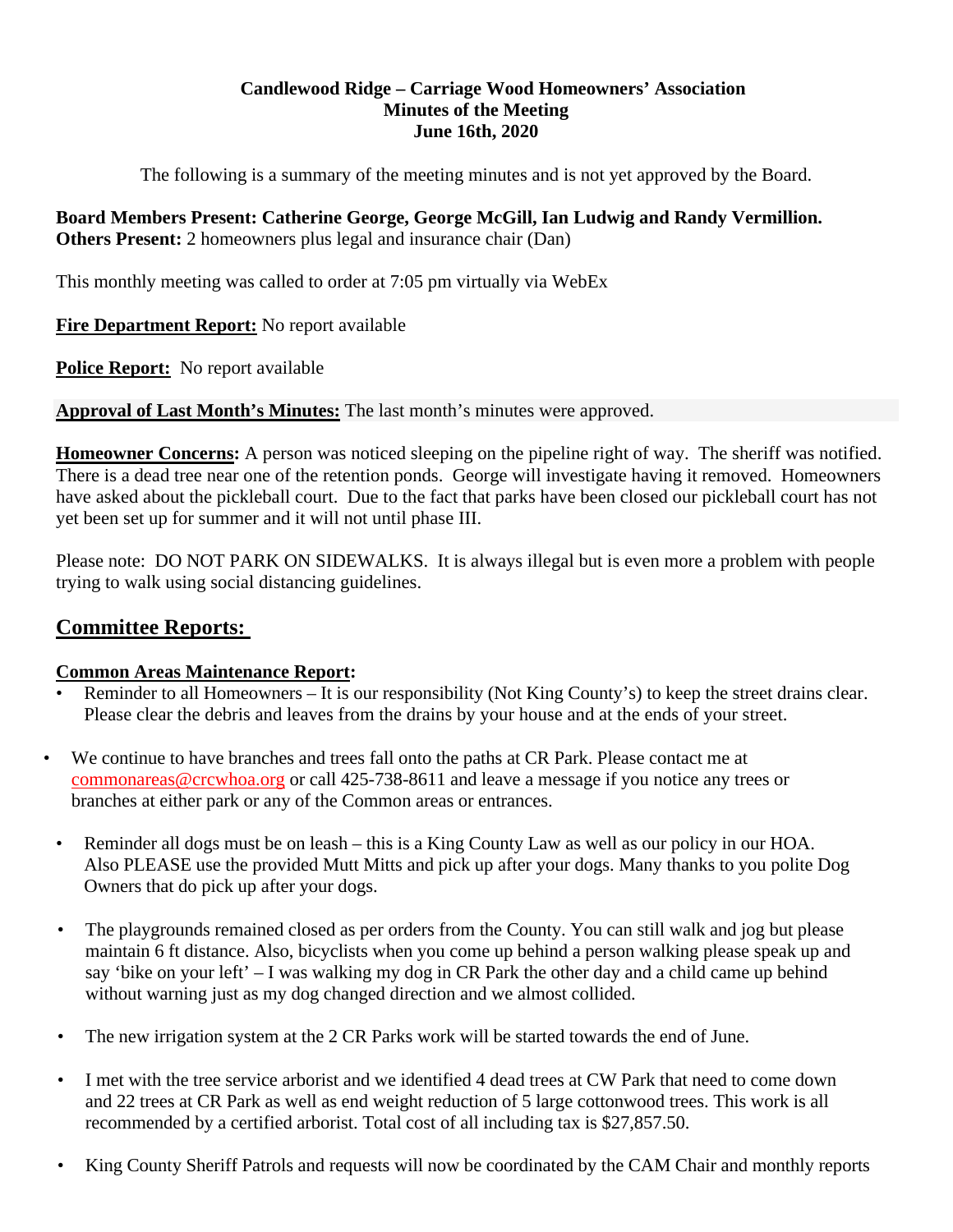will be submitted before each monthly meeting. Please contact the Board with any areas of concern and we will do our best to accommodate.

- Please keep a watch for suspicious Activity and call 911
- •
- **Reminder:** Our parks are private parks which exist for the use and enjoyment of HOA residents, their families and guests. They are not public parks. Our park usage rules apply to everyone. Following are some of the rules that have been established to maximize safety, and minimize liability and maintenance cost:
- A. Park Hours: 9:00 am to dusk.
- B. No Smoking, alcohol, drugs, loud music, golfing, motorized vehicles or **Fireworks** are allowed.
- C. Animals must be leashed, and owners are responsible for cleaning up after their animals.

Randy noted that a doggy doodoo post needed fixing. He will fix it The Board moved, seconded and approved the tree work that George had gotten bids on

## **ACC Report:**

We accept ACR requests via e-mail when the form does not need paint chips. (All paint chips must be mailed or hand delivered.) It has been noted that paint requests have been received lately without paint chips as well as requests without ACR forms. All requests must be accompanied by ACR forms which must be signed, include a valid address and phone number and, if for paint or stain, must include paint chips and note which paint is for what part of the house (body, trim, deck, gutters, door, ...). If you want to speed up your notification, be sure that your email address is clearly written.

Due to the pandemic the ACC will consider ACRs with virtual paint chips but only when there is no question as to whether they would be approved.

ACC requests for this month were:

- 8 paint
- 7 fences
- 1 gutter replacement
- 1 garage door replacement
- 1 patio
- 1 roof replacements
- 2 landscaping
- 1 window replacement
- 1 front door replacement
- 1 concrete pad

### **Complaints Negotiations Report:**

There were four new complaints. There is a strong suggestion that a rental house may be being subleased. Please note that the complaints mentioned in the minutes do NOT include complaints generated by the annual walk thru unless specifically noted

### **Treasurer's Report:**

The treasurer's report was on track.

### **Legal and Insurance Report:**

No report this month

### **Community Events Committee**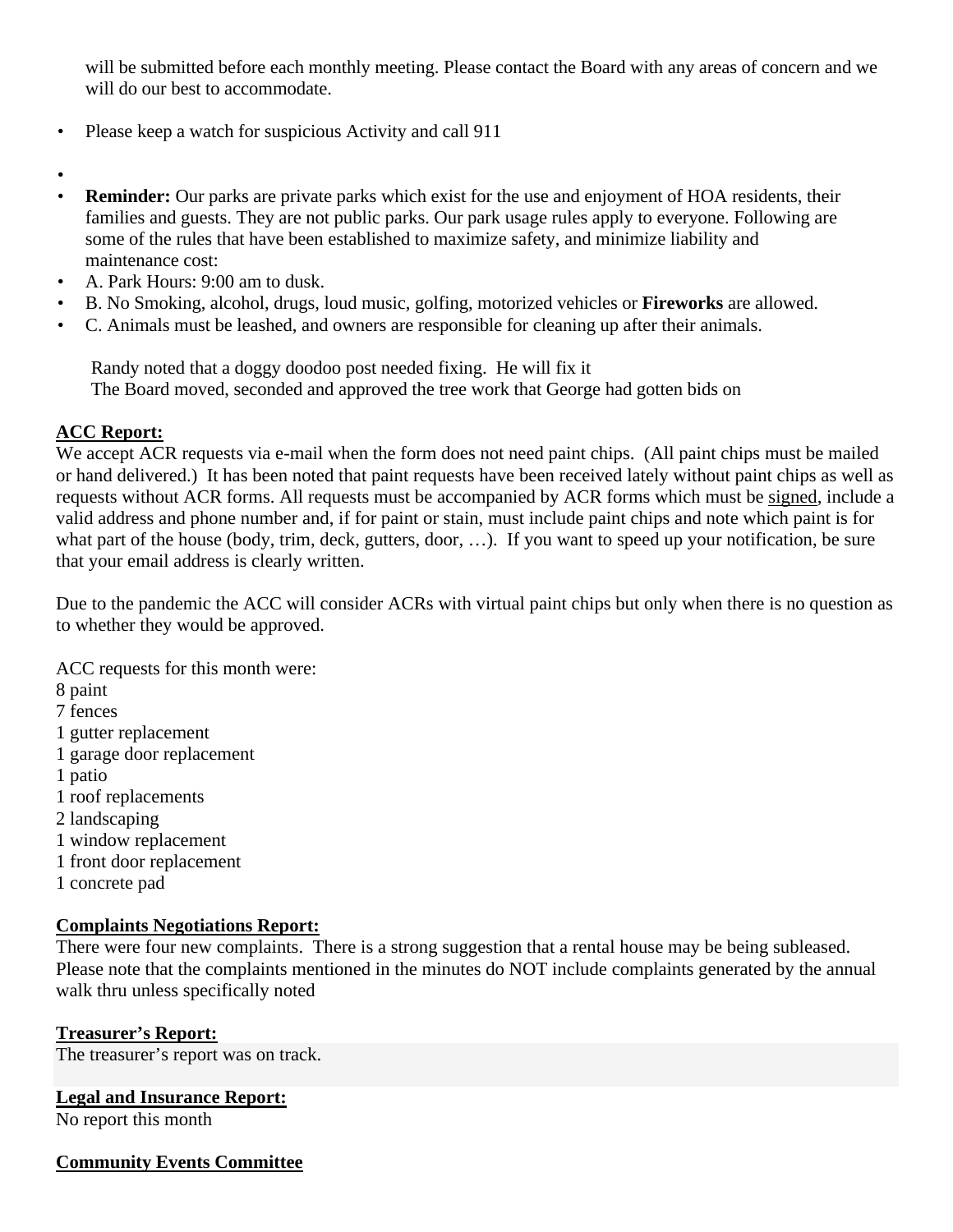We need volunteers. The Easter Egg Hunt was cancelled due to the lack of volunteers and the COVID-19 crisis. The Garage Sale and Summer Event will also be canceled unless someone steps up to help. George will check to see if Fairwood Greens will be having their garage sale this year.

Please note that, if a home owner wants to reserve a park, he or she should contact the CAM chair at commonareas@crcwhoa.org or call 425-738-8611 #80 and leave a message.

#### **Cul-de-Sac Committee**

Randy reviewed all the cul-de-sacs and found a few that were very bare, basically no plants. There were some with a roofing company's signs, which are not permitted on HOA property and need to be removed. George will contact the company. All need to be re-barked.

### **Web Site:**

No report this month.

### **Capital Improvement Committee:**

No report this month. The center island plantings at the CR entrance and bushes at the sides of the entrance should be addressed in 2021.

#### **Nominating Committee**

We still have an open position on the Board.

#### **Old Business:**

The virtual meetings are working well for us. Homeowners who want to attend can request the information from George at president@crcwhoa.org.

#### **New Business:**

We talked about how the spring walk through process worked. The results were very good. The second walkthrough should be done the end of June.

## **Please note that fireworks are illegal in the HOA because they are illegal in unincorporated King County.**

Three years ago we had a house in our HOA burn down due to fireworks.

If you would like to give us your email address in order to be added to our email announcements please send your info to bookkeeper@crcwhoa.org. No one will see your email and we will not give it to anyone.

Roles for the 2020 HOA Board Members

| George McGill                   | President / Common Areas Chair               |
|---------------------------------|----------------------------------------------|
| Catherine George                | Reporting Secretary / ACC Chair / Web Master |
| Alicia Follette                 | Complaints / Treasurer                       |
| Carol Nyseth                    | Vice President                               |
| Open                            | <b>Community Events Committee Chair</b>      |
| Ian Ludwig                      | ACC Member / CAM Member                      |
| Randy Vermillion                | ACC Member / Cul-de-sac Chair                |
| *Don Nelson                     | Legal and Insurance                          |
| * Volunteer, not a Board Member |                                              |

**Special Topics:** Visit our Website and contact the HOA via Email at: Web – www.crcwhoa.org Facebook - Candlewood Ridge/Carriagewood HOA Email – president@crcwhoa.org info@crcwhoa.org architecture@crcwhoa.org